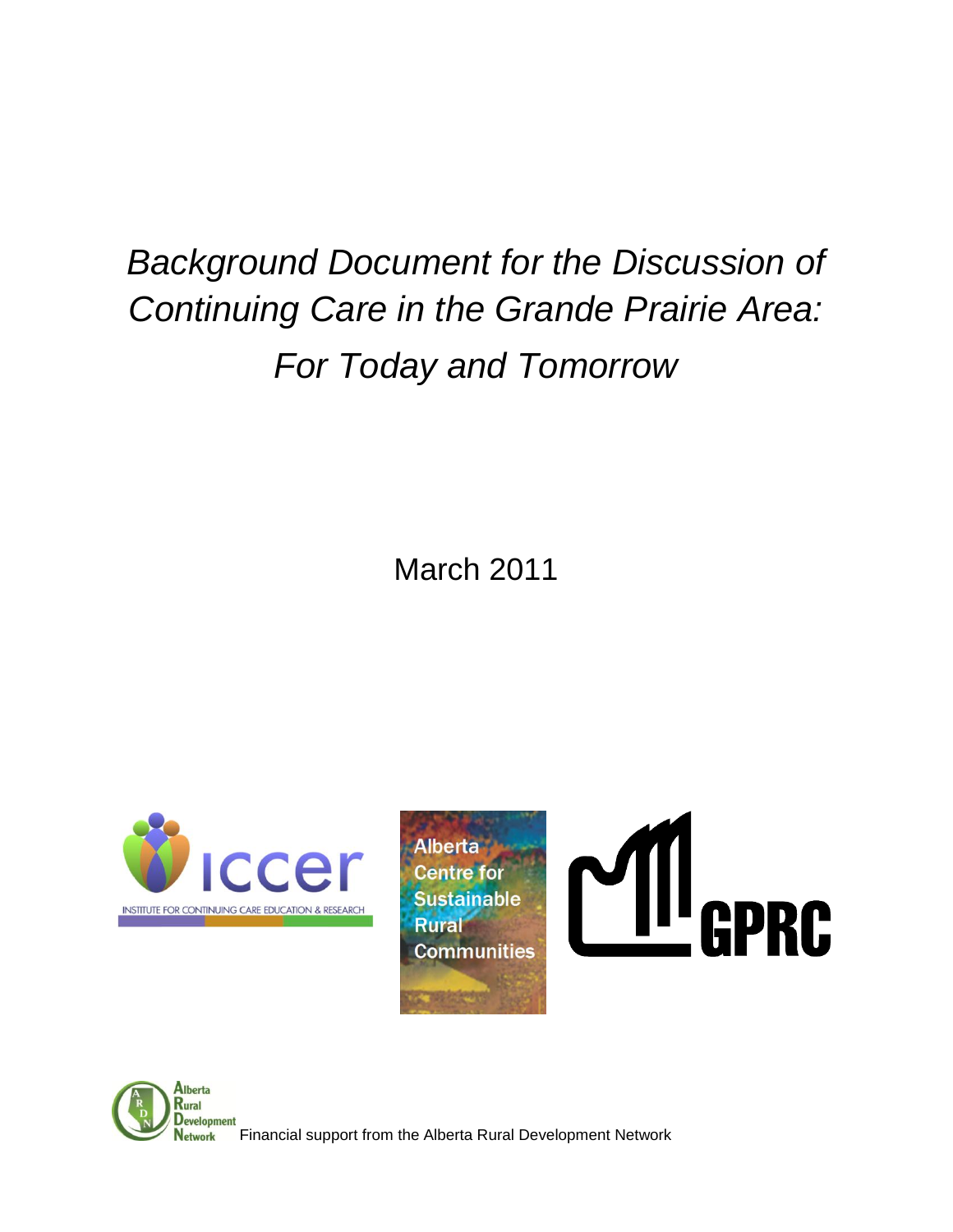## **Contents**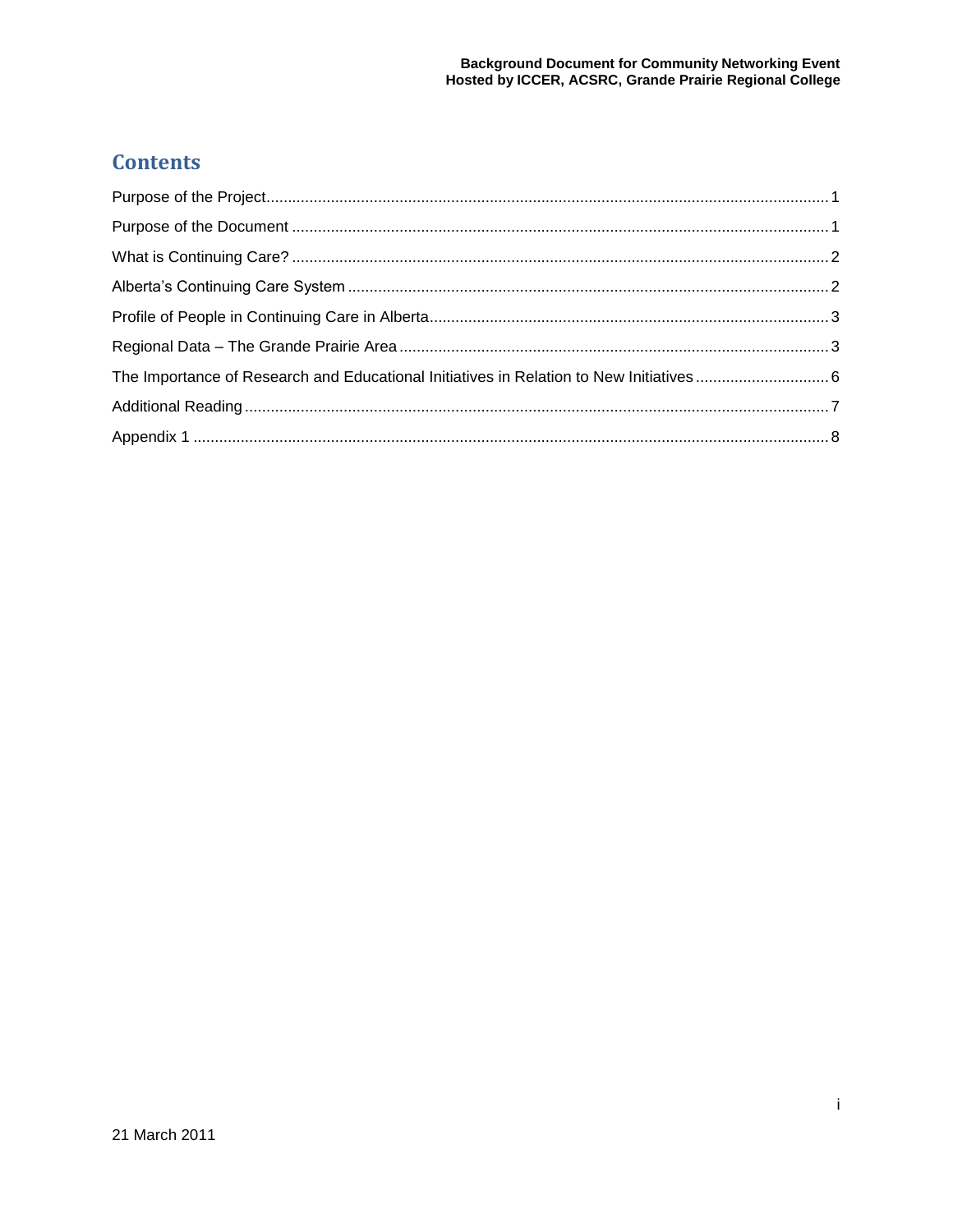#### <span id="page-2-0"></span>**Purpose of the Project**

The Institute for Continuing Care Education and Research (ICCER), and the Alberta Centre for Sustainable Rural Communities (ACSRC) are working with three northern colleges (Keyano College, Northern Lakes College, and Grande Prairie Regional College) to examine continuing care issues in Northern Alberta and how education and research can help address them. The following diagram shows that this is a very large and remote area of Alberta.

#### **Diagram 1 – Catchment Areas of Keyano College, Northern Lakes College, and Grande Prairie Regional College**



Representatives from the communities within each college district are being invited to meet with the project team in May 2011 and discuss their thoughts on continuing care at an informal networking event.

The primary purpose of the networking events is to identify, discuss and assess the continuing care issues. The discussion will focus on six questions:

- 1. What continuing care services are available in the region?
- 2. Who are the providers of continuing care? What are the roles and responsibilities of each provider group?
- 3. What is working well for continuing care in the region and why?
- 4. What are the gaps, issues, barriers and realities for continuing care in the region and why?
- 5. How can the post-secondary institutions contribute to enhancing continuing care services?
- 6. What research or innovative initiatives could support best practices in continuing care and contribute to improved outcomes?

#### <span id="page-2-1"></span>**Purpose of the Document**

This document is meant to provide background information for people invited to the networking sessions to discuss Continuing Care in northern Alberta. Many other reports are referenced in this document. They can be found at [www.iccer.ca/gprccontinuingcarereports](http://www.iccer.ca/gprccontinuingcarereports)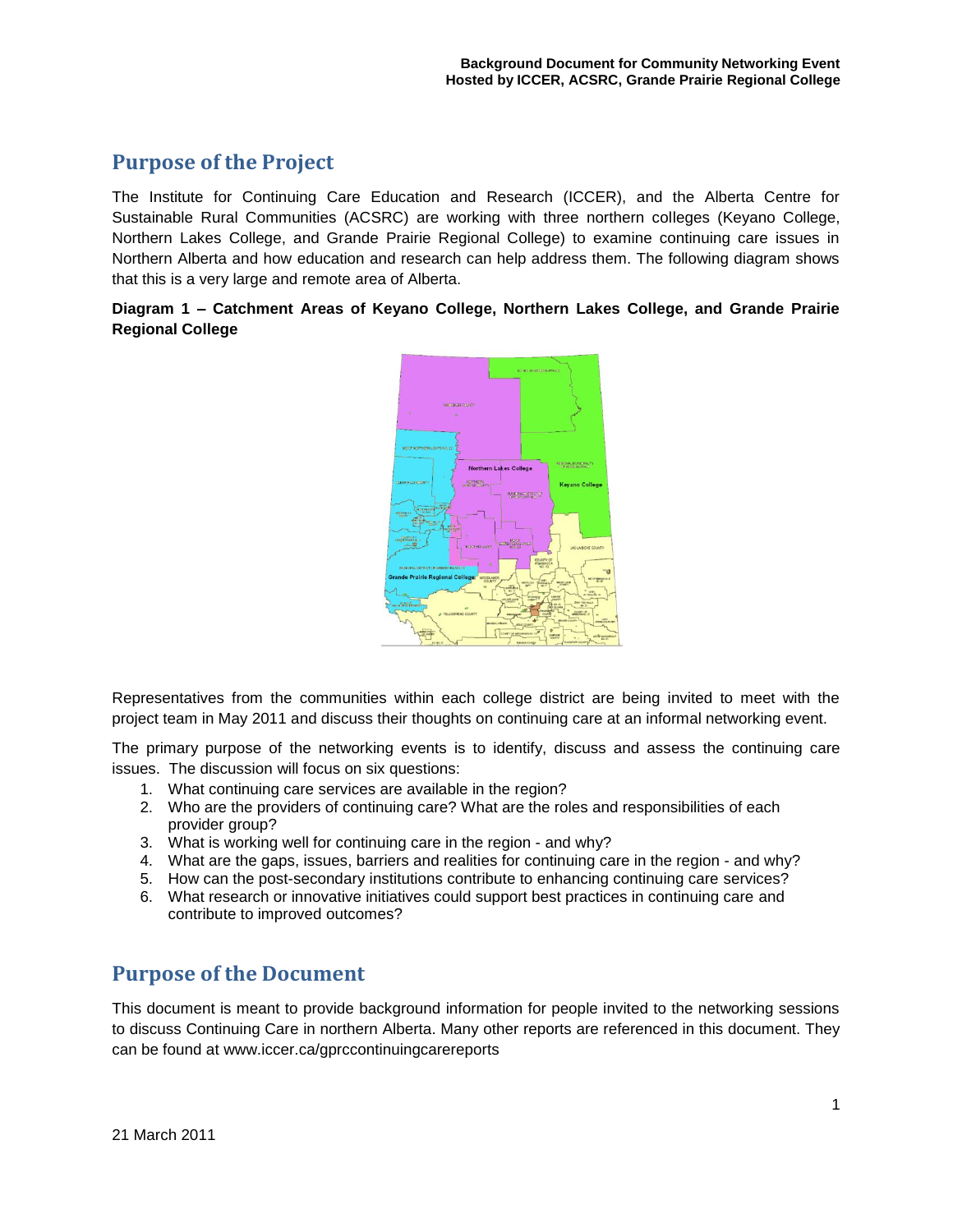#### <span id="page-3-0"></span>**What is Continuing Care?**

Continuing care is an integrated range of services supporting the health and wellbeing of individuals living in their own home or in a supportive living or long-term care setting. Continuing care clients are not defined by age, diagnosis or the length of time they may require service, but by their need for care.

#### <span id="page-3-1"></span>**Alberta's Continuing Care System<sup>1</sup>**

Alberta"s continuing care system provides Albertans with the health, personal care and accommodation services they need to support their independence and quality of life.

Continuing care services are provided in three streams which can provide clients with a broad range of health and personal care, accommodation and hospitality services:

- *[Home Living](http://www.seniors.alberta.ca/ContinuingCare/system/#homecare)* is for people who live in their own home, apartment, condominium or in another independent living option. They are responsible for arranging any home care and support services they require.
- *[Supportive Living](http://www.seniors.alberta.ca/ContinuingCare/system/#accommodation)* combines accommodation services with other supports and care. It meets the needs of a wide range of people, but not those with highly complex and serious health care needs.
- *[Facility Living](http://www.seniors.alberta.ca/ContinuingCare/system/#healthservices)* includes long-term care facilities like nursing homes and auxiliary hospitals. Care is provided for people with complex health needs who are unable to remain at home or in a supportive living facility.

Based on their needs, Albertans may enter the continuing care system to receive:

- *Health Services in Their Own Homes* Home care can provide in-home professional support services such as nursing and rehabilitation, and personal support services like homemaking, bathing or grooming assistance. Home care services are publicly funded and provided through Alberta Health Services.
- *Accommodation and Health Services in Supportive Living* In addition to providing a place to live, accommodation services in supportive living accommodations can include meals, housekeeping, and social activities. Supportive living residents can also receive professional and personal support services through home care.

Residents pay an accommodation fee to cover the costs of providing accommodations and services like meals, housekeeping and building maintenance.

 *Accommodations and Health Services in Facility Living* - Long-term care settings provide both accommodation and health services in facilities like nursing homes and auxiliary hospitals. Residents pay an [accommodation fee](http://www.seniors.alberta.ca/ContinuingCare/LTCare.asp) to cover the costs of providing accommodations and services like meals, housekeeping and building maintenance. Health services in long-term care are publicly-funded and provided through Alberta Health Services.

In December of 2008 the Alberta Government released the *Continuing Care Strategy – Aging in the Right Place*. The report identifies a strategy "intended to provide new ways of delivering services, offering more choice to Albertans in their homes and communities."<sup>2</sup> The emphasis of the strategy is to provide more services in the home and the community and to decrease emphasis on facility-based programming.

 1 http://www.seniors.alberta.ca/ContinuingCare/system/ accessed 1 November 2010

 $2$  Government of Alberta. Continuing Care Strategy – Aging in the Right Place. December 2008. p 2.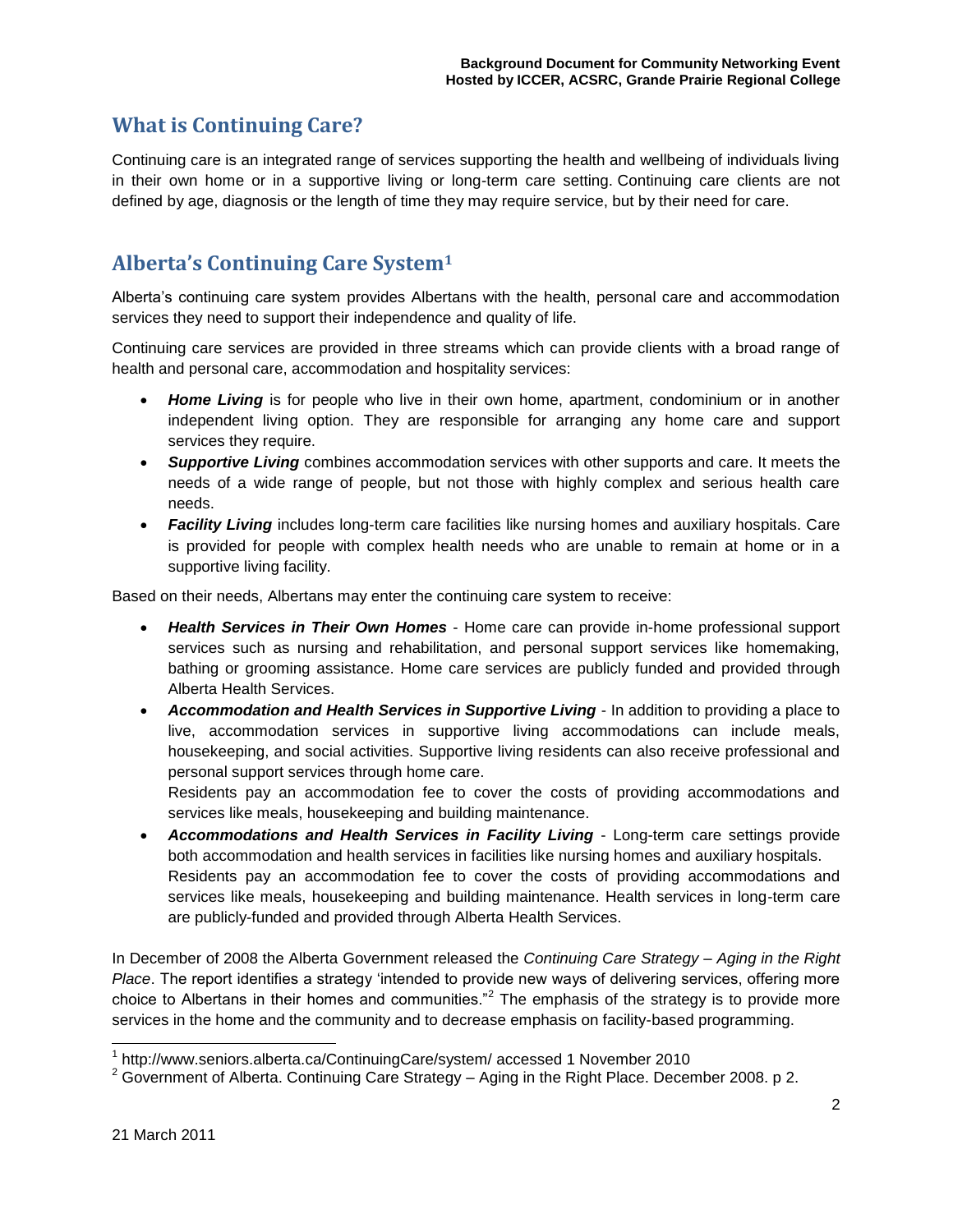### <span id="page-4-0"></span>**Profile of People in Continuing Care in Alberta**

Continuing care is not just about seniors. It also includes disabled non-seniors who require health care and personal care services on an on-going basis. Approximately 8% of the continuing care clients are less than 65 years of age.

In 2008 there were 14,500 seniors and persons with disabilities in Alberta living in long-term care facilities at any one time.<sup>3</sup> Additionally, there were more patients in hospital beds awaiting transfer to long-term care beds. This number varied throughout the province.<sup>4</sup>

Seniors (aged 65+) do make up the majority of the continuing care system and both the number of seniors and the percentage of seniors in the population are increasing. In 2009 there were 385,241 seniors in Alberta; in 2036 it is expected that there will be than a million seniors in Alberta. Seniors as a percentage of the population will increase from 10% to 21.6% during this time period. As the population ages, there will be greater need for continuing care services.

In September of 2010 the Government of Alberta released *A Profile of Alberta Seniors*. This document highlights some additional demographic characteristics of seniors in Alberta.

#### <span id="page-4-1"></span>**Regional Data – The Grande Prairie Area**

#### **Diagram 2 – GPRC Catchment Area**



The catchment area for Grande Prairie Regional College includes: the County of Grande Prairie (including the City of Grande Prairie, Horse Lakes 128B Indian Reserve, Beaverlodge, Sexsmith, Wembley, Hythe, Bezanson, Clairmont, Demmitt, Dimsdale, Elmworth, Goodfare, Huallen, Teepee Creek, Valhalla Centre, Wedgewood, and others); the town and MD of Spirit River; the County of Birch Hills; MD of Northern Lights 22; MD and town of Fairview; County of Saddle Hills; MD of Clear Hills; ID 25 (Wildmore Wilderness); part of MD Peace River (minus the town of Peace River); part of MD Smoky River 130; and most of MD Greenview.

There may be some variation between the College"s catchment area and the natural patterns for receiving health care.

In 2006 there was approximately a total population of 98,210 in the GPRC catchment area. Just less than 9% of the population were aged 65 and over. There are no statistics available on the number of people under the age of 65 in the region requiring continuing care.

In terms of continuing care, Alberta Health Services provides home care services. Table 1 shows the number of home care clients as the end of January 2011 for some of the Grande Prairie catchment area. However, client numbers do not speak to the complexity of the care needs. They represent a snapshot in

 $\frac{1}{3}$  Ibid.

<sup>&</sup>lt;sup>4</sup> Alberta Health Performance Service Report September 2009. See Appendix 1.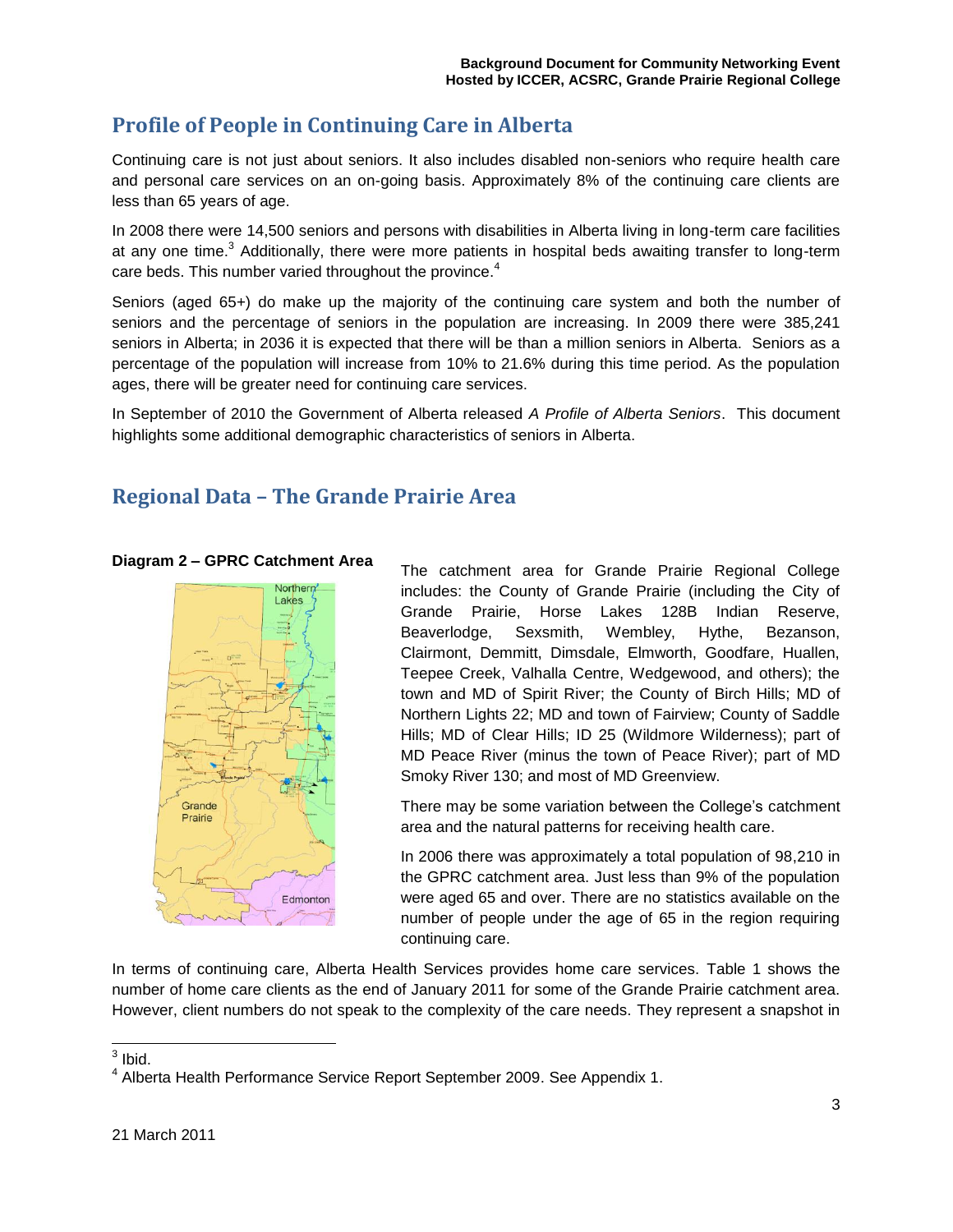time and the numbers of clients on the Home Care caseload can and do change from day to day. Home Care has acute and palliative clients that come on and off caseload within days to weeks while other longer term clients are on caseload for weeks, months and years.

| <b>Community</b>    | <b>Number of Home</b><br><b>Care Clients</b> |  |  |
|---------------------|----------------------------------------------|--|--|
| Beaverlodge         | 280                                          |  |  |
| Fairview            | 217                                          |  |  |
| Grande Prairie      | 1037                                         |  |  |
| Grimshaw            | 141                                          |  |  |
| Manning             | 85                                           |  |  |
| Peace River         | 163                                          |  |  |
| <b>Spirit River</b> | 209                                          |  |  |
| Fahler              | 52                                           |  |  |
| <b>Grande Cache</b> | 57                                           |  |  |
| Total               | 2241                                         |  |  |

Table 1 - Number of Home Care Clients in the Grande Prairie area<sup>5</sup>

There are a number of options for supportive living and long term care. Table 2 shows the number of beds, by accommodation type, available in the area.

#### **Table 2 – Number of Beds Available by Accommodation Type**<sup>6</sup>

| <b>Municipality</b> | <b>Accommodation</b><br><b>Type</b> | <b>Accommodation</b><br><b>Sub Type</b> | <b>Accommodation</b><br><b>Name</b>       | <b>Maximum</b><br><b>Occupancy</b> |
|---------------------|-------------------------------------|-----------------------------------------|-------------------------------------------|------------------------------------|
| Grande Prairie      | Long Term Care<br>Accommodation     |                                         | Grande Prairie Care Centre                | 60                                 |
| Grande Prairie      | Long Term Care<br>Accommodation     |                                         | Mackenzie Place Continuing<br>Care Centre | 118                                |
| Grande Prairie      | Supportive Living<br>Accommodation  | Assisted Living<br>Accommodation        | Gardens at Emerald Park<br>(The)          | 110                                |
| Grande Prairie      | Supportive Living<br>Accommodation  | Group Home                              | 101 Avenue Residence #1                   |                                    |
| Grande Prairie      | Supportive Living<br>Accommodation  | Group Home                              | 101 Avenue Residence #2                   | 4                                  |
| Grande Prairie      | Supportive Living<br>Accommodation  | Group Home                              | 107th Avenue Residence                    |                                    |
| Grande Prairie      | Supportive Living<br>Accommodation  | Group Home                              | 109 Avenue Residence<br>(Hillside House)  | 5.                                 |

Grande Prairie Regional College Catchment Area

 $<sup>5</sup>$  Data provided by Alberta Health Services, March 2011</sup>

 $6$  Data provided by Alberta Seniors and Community Supports, November 2010

l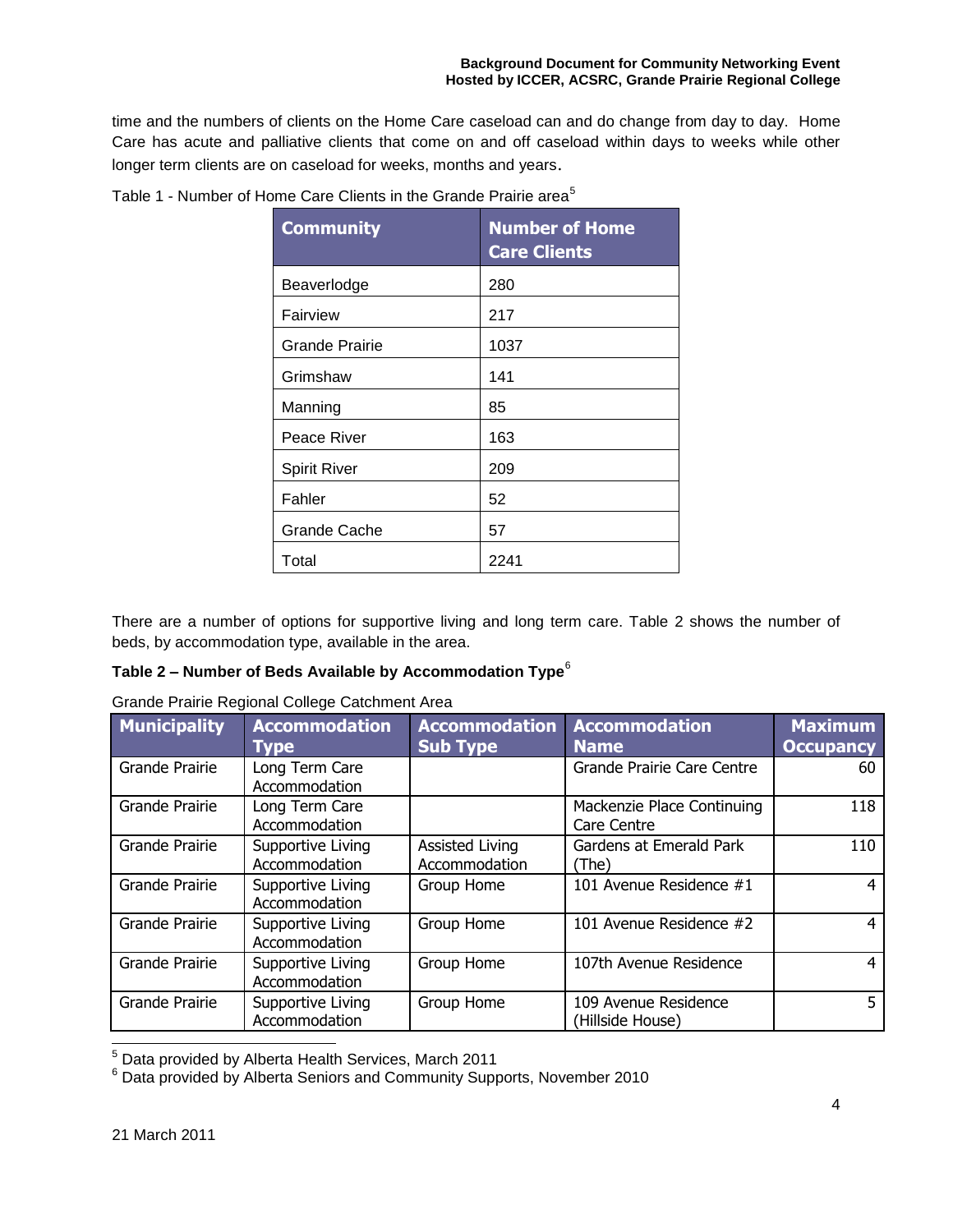| <b>Municipality</b>   | <b>Accommodation</b><br><b>Type</b> | <b>Accommodation</b><br><b>Sub Type</b> | <b>Accommodation</b><br><b>Name</b>                        | <b>Maximum</b><br><b>Occupancy</b> |
|-----------------------|-------------------------------------|-----------------------------------------|------------------------------------------------------------|------------------------------------|
| <b>Grande Prairie</b> | Supportive Living<br>Accommodation  | Group Home                              | 62nd Avenue East<br>Residence                              | 5                                  |
| <b>Grande Prairie</b> | Supportive Living<br>Accommodation  | Group Home                              | 83rd Avenue Group Home<br>#1                               | $\overline{4}$                     |
| <b>Grande Prairie</b> | Supportive Living<br>Accommodation  | Group Home                              | 83rd Avenue Group Home<br>#2                               | $\overline{4}$                     |
| <b>Grande Prairie</b> | Supportive Living<br>Accommodation  | Group Home                              | 90 Avenue Residence                                        | $\overline{4}$                     |
| <b>Grande Prairie</b> | Supportive Living<br>Accommodation  | Group Home                              | <b>Accredited Supportive</b><br><b>Living Services</b>     | $\overline{4}$                     |
| <b>Grande Prairie</b> | Supportive Living<br>Accommodation  | Lodge                                   | Heritage Lodge                                             | 74                                 |
| <b>Grande Prairie</b> | Supportive Living<br>Accommodation  | Lodge                                   | Pioneer Lodge                                              | 52                                 |
| <b>Grande Prairie</b> | Supportive Living<br>Accommodation  | Lodge                                   | Wild Rose Manor                                            | 84                                 |
| <b>Grande Cache</b>   | Long Term Care<br>Accommodation     |                                         | <b>Grande Cache Community</b><br><b>Health Complex</b>     | $\overline{4}$                     |
| Grande Cache          | Supportive Living<br>Accommodation  | Lodge                                   | Whispering Pines Lodge                                     | 34                                 |
| Fairview              | Long Term Care<br>Accommodation     |                                         | Fairview Health Complex<br><b>Continuing Care Centre</b>   | 66                                 |
| Fairview              | Supportive Living<br>Accommodation  | Lodge                                   | Harvest Lodge                                              | 66                                 |
| Hythe                 | Long Term Care<br>Accommodation     |                                         | Hythe Continuing Care<br>Centre                            | 31                                 |
| Hythe                 | Supportive Living<br>Accommodation  | <b>Assisted Living</b><br>Accommodation | Hythe & District Pioneer<br>Home                           | 92                                 |
| Hythe                 | Supportive Living<br>Accommodation  | Group Home                              | Northern Lights Ranch                                      | 9                                  |
| Spirit River          | Long Term Care<br>Accommodation     |                                         | Central Peace Health<br>Complex                            | 16                                 |
| Spirit River          | Supportive Living<br>Accommodation  | Lodge                                   | Pleasant View Lodge                                        | 44                                 |
| Grimshaw              | Long Term Care<br>Accommodation     |                                         | Grimshaw/Berwyn and<br>District Community Health<br>Centre | 20                                 |
| Grimshaw              | Supportive Living<br>Accommodation  | Group Home                              | 49th Avenue Group Home                                     | $\overline{4}$                     |
| Grimshaw              | Supportive Living<br>Accommodation  | Group Home                              | Wilcox Avenue Group Home                                   | 6                                  |
| Falher                | Supportive Living<br>Accommodation  | Group Home                              | Friendship Corner<br>Residence                             | 5                                  |
| Falher                | Supportive Living<br>Accommodation  | Lodge                                   | Villa Beausejour                                           | 77                                 |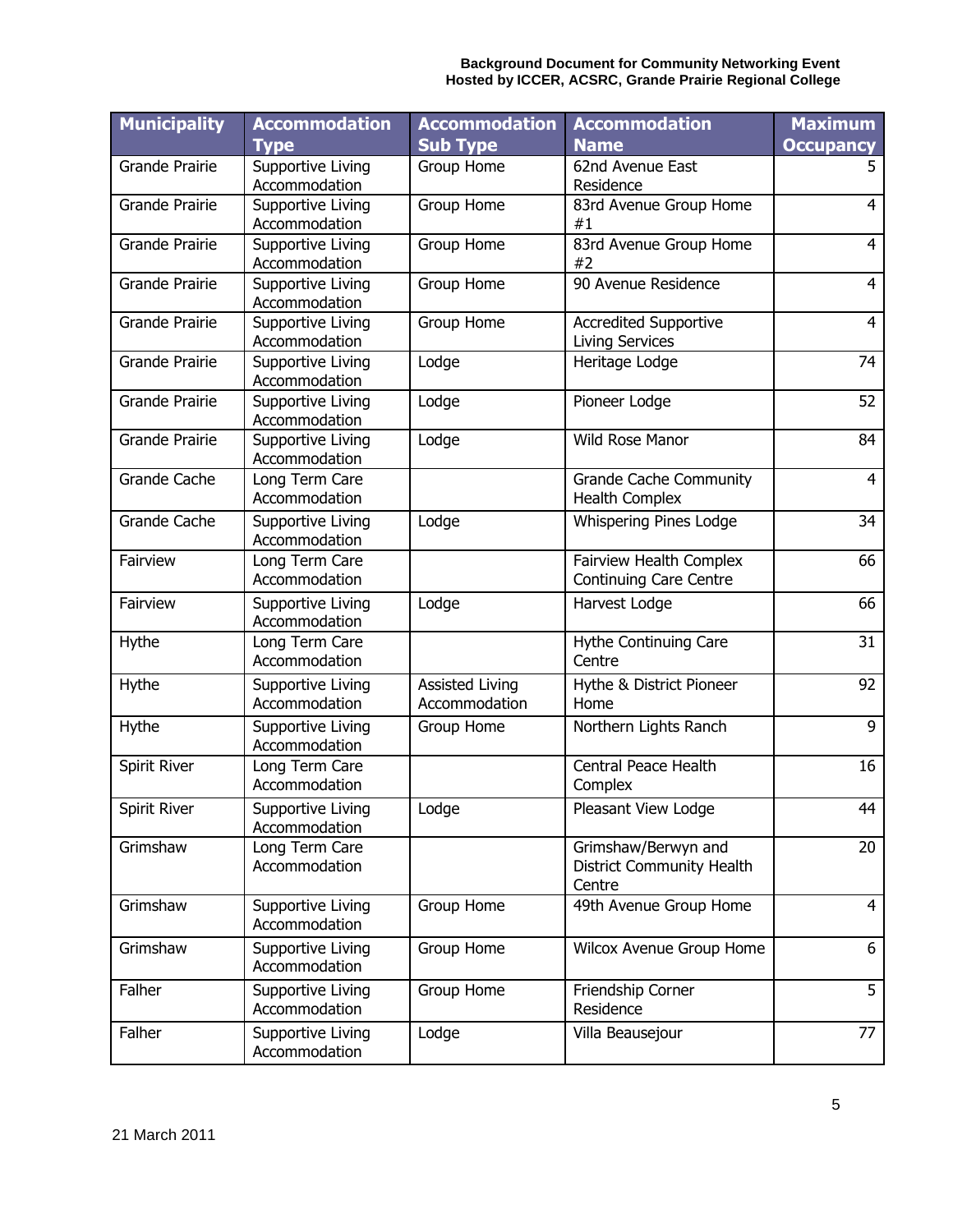## <span id="page-7-0"></span>**The Importance of Research and Educational Initiatives in Relation to New Initiatives**

In the past several years a number of important policy directions have been identified by the Alberta Government and recommendations made by other organizations such as the Canadian Patient Safety Institute. There are important areas of research and education needed in all aspects of continuing care as these initiatives are implemented in Alberta. These reports are listed at the end of this document.

Research and education are closely linked. As new initiatives are developed in health care and in continuing care, the results can lead to the development of new educational programming, the enhancement of existing educational programming, or the inclusion of innovations such as technology integration. As the educational programs adapt, there is a need for additional research to see if the programs are addressing the original needs.



Therefore, recognizing that northern Alberta presents challenges to providing health care of all types, it is critical to look at how research and innovations in education can be used to enhance continuing care in northern Alberta.

Research in continuing care can be categorized into nine broad areas of inquiry:

**Appropriateness**: including assessment/measurement tools (RAI; others)

**Caregivers**: including informal caregivers/family (education; family-staff relations; family involvement; knowledge about aging and disease)

**Economic impact**: including informal caregivers/family (costs/expenses); moves to LTC (wait lists)

**Education**: including formal caregivers/staff (education)

**Knowledge transfer**: including knowledge transfer/translation/brokering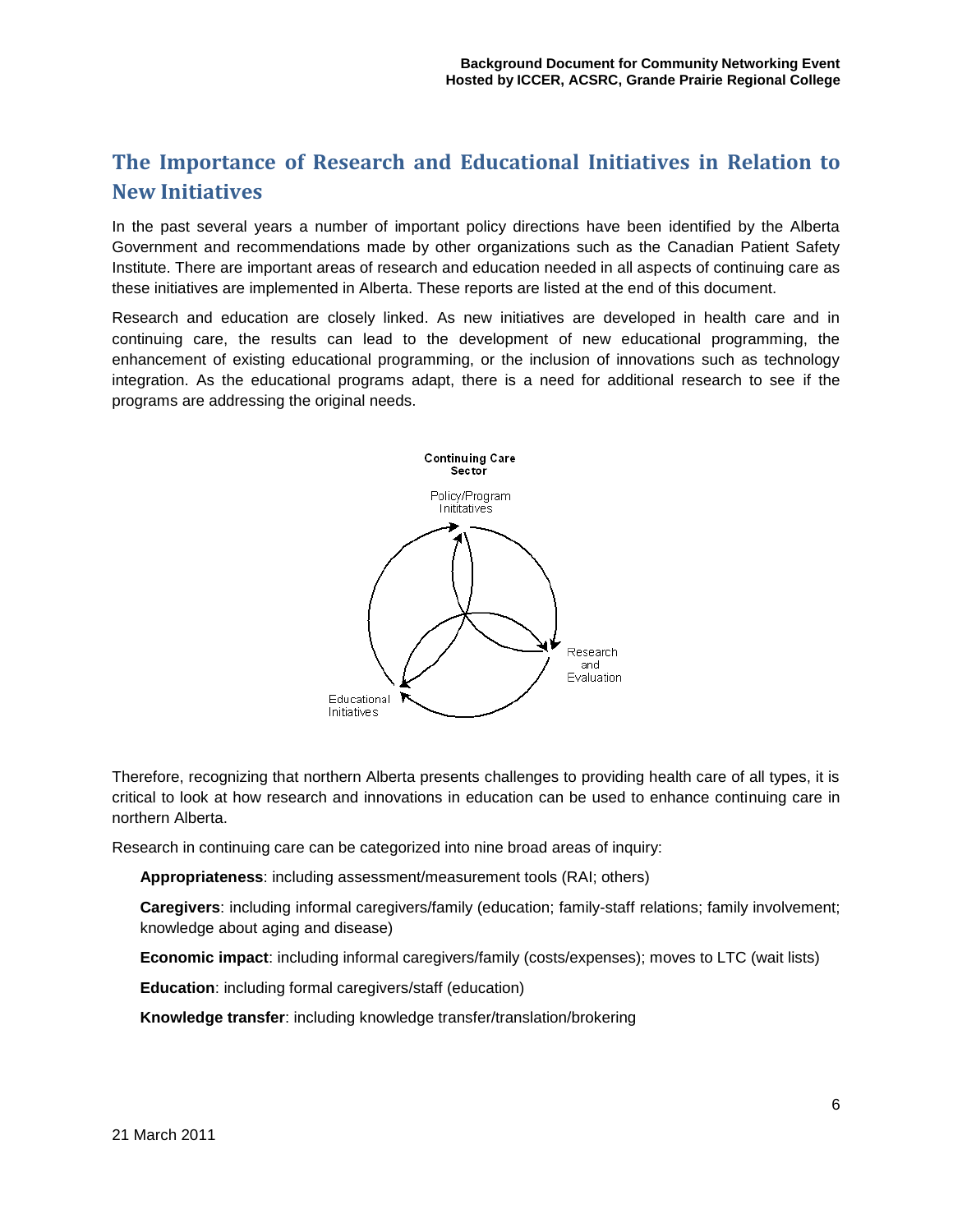**Patient outcomes**: including client/resident functioning (dementia/cognition; eating/food intake/swallowing; incontinence" mobility pain; co-morbidities); environment (bedrooms; dining area; homelike); moves to long term care (relocation stress; transitions in care); satisfaction with care

**Patient safety:** including care practices (feeding; medications; palliative care' restraint use; patient safety; recreation; quality of care); client/resident functioning (falls)

**Technology**: including use of technology to provide or improve patient care (electronic patient records; telehealth)

**Workforce**: including formal caregivers/staff (work organizational context).

Educational opportunities extend beyond the "typical" areas of health workforce. Educational opportunities related to the continuing care field can be categorized using the same heading as research and can be broken into three types of programming:

- Development of new programs,
- Expansion of existing programs, and
- Innovative educational programming such as technology integration.

For each of the important continuing care policy reports identified above, research and educational opportunities have been identified based on the issues/recommendations from recent reports related to Continuing Care. There are common themes identified in the reports and can be found in Appendix 2 – Research and educational opportunities in continuing care based on major policy directions (available at [www.iccer.ca/gprccontinuingcarereports](http://www.iccer.ca/gprccontinuingcarereports)*)*.

#### <span id="page-8-0"></span>**Additional Reading**

All reports are available from [www.iccer.ca/gprccontinuingcarereports](http://www.iccer.ca/gprccontinuingcarereports)

Canadian Patient Safety Institute. The Safety Competencies: Enhancing Patient Safety Across the Health Professions. Ottawa. 2008.

Canadian Patient Safety Institute, Capital Health (Edmonton), CapitalCare (Edmonton). Safety in Longterm Care Settings: Broadening the Patient Safety Agenda to Include Long-Term Care Services. 2008.

Canadian Patient Safety Institute, Victorian Order of Nurses of Canada, Capital Health (Edmonton). Safety in Home Care: Broadening the Patient Safety Agenda to Include Home Care Services. 2006.

Government of Alberta. A Profile of Alberta Seniors. September 2010.

Government of Alberta. Aging Population Policy Framework. November 2010.

Government of Alberta. Alberta Pharmaceutical Strategy. December 2008,

Government of Alberta. Becoming the Best: Alberta"s 5-Year Health Action Plan 2010-2015. November 2010.

Government of Alberta. Continuing Care Strategy – Aging in the Right Place. December 2008.

Government of Alberta. Provincial Services Optimization Review: Final Report. 2008.

Government of Alberta. Vision 2020. December 2008.